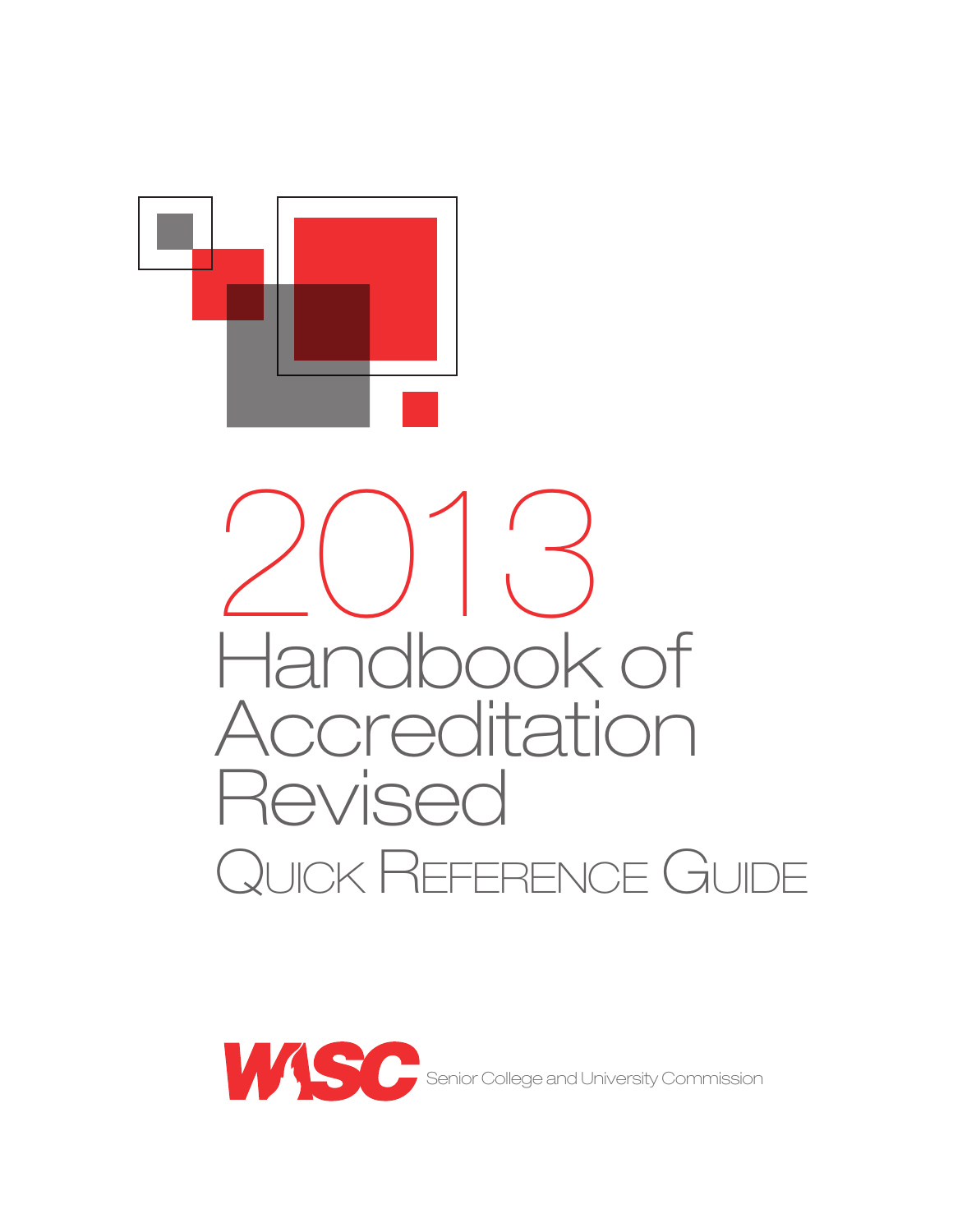

# HE CORE COMMITMENTS AND STANDARDS OF ACCREDITATION Overview

The Core Commitments and Standards of Accreditation provide a foundation for institutional<br>reviews and actions. The Core Commitments express the values underlying WSCUC reviews and actions. The Core Commitments express the values underlying WSCUC accreditation, while the Standards build upon the Core Commitments, articulating broad principles of good practice. The Standards are explicated by the Criteria for Review (CFR), and the CFRs in turn are supported by Guidelines and Commission policies. Together, these elements provide a coherent basis for institutional review and at the same time assure quality and integrity.

# Understanding the WSCUC Standards

he WSCUC process begins by calling upon institutions to ground their activities in three Core Commitments. By affirming these Core Commitments and taking ownership of the accreditation process, institutions create learning environments that continuously strive for educational excellence and operational effectiveness in order to serve both students and the public good.

#### Core Commitment to Student Learning and Success

Institutions have clear educational goals and student learning outcomes. Institutions collect, analyze, and interpret valid and reliable evidence of learning as a way of assessing student achievement and success. Institutions support the success of all students and seek to understand and improve student success.

#### Core Commitment to Quality and Improvement

Institutions are committed to high standards of quality in all of their educational activities. They utilize appropriate evidence to improve teaching, learning, and overall institutional effectiveness. Through strategic and integrated planning, institutions demonstrate the capacity to fulfill their current commitments and future needs and opportunities.

#### Core Commitment to Institutional Integrity, Sustainability, and Accountability

Institutions recognize that the public has entrusted them with the critical responsibilities of upholding the values of higher education and contributing to the public good. They engage in sound business practices, demonstrate institutional integrity, operate in a transparent manner, and adapt to changing conditions.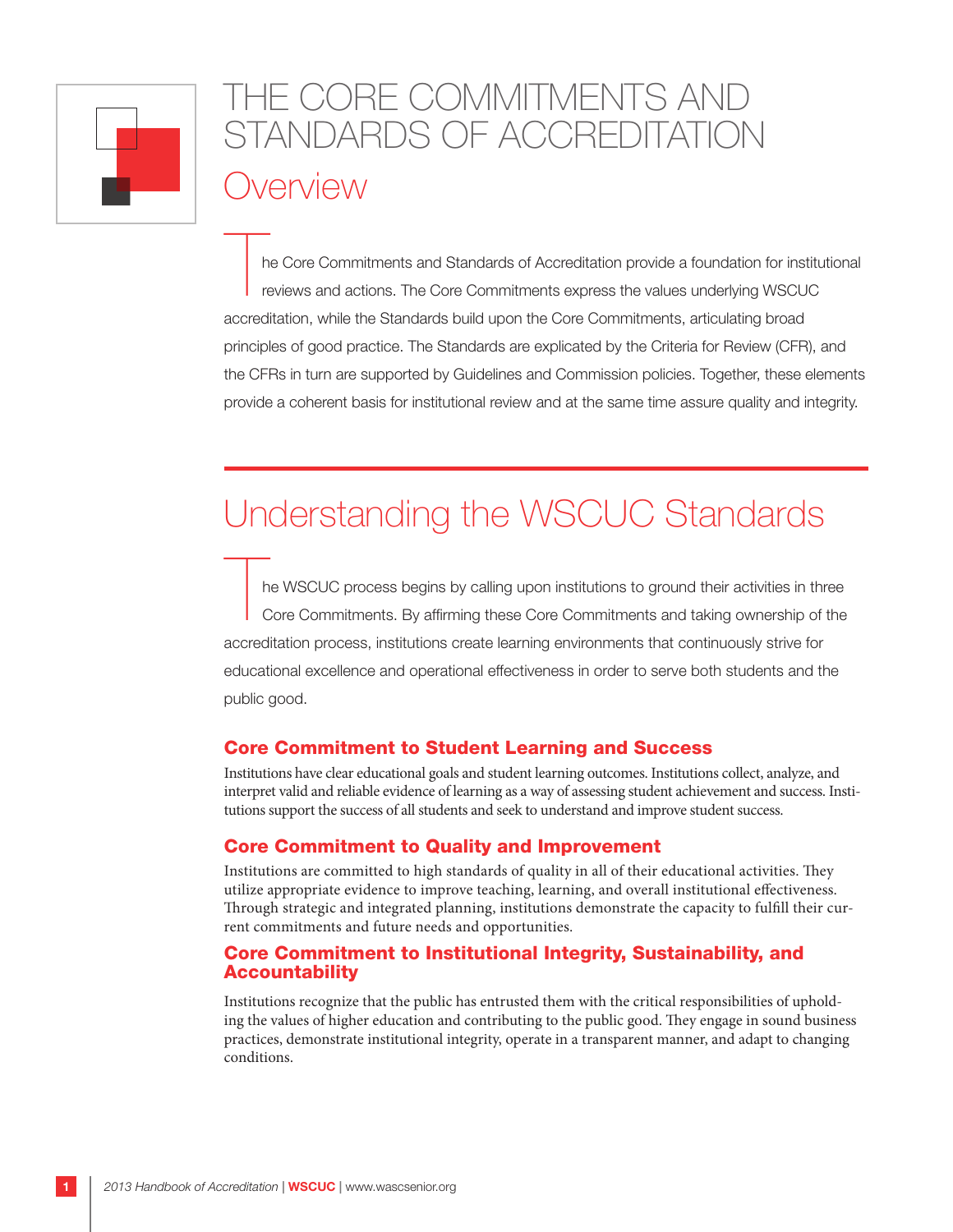#### Standards of Accreditation

The Standards of Accreditation consist of four broad, holistic statements that reflect widely accepted good practices in higher education. WSCUC institutions are diverse in terms of mission, character, and type. The Standards are broad enough to honor that diversity, respect institutional mission, and support institutional autonomy. At the same time, institutions must demonstrate that they are in substantial compliance with the four Standards and related Criteria for Review in order to become and remain accredited. The four Standards are:

- G Standard 1: Defining Institutional Purposes and Ensuring Educational Objectives
- G Standard 2: Achieving Educational Objectives Through Core Functions
- $\square$  **Standard 3:** Developing and Applying Resources and Organizational Structures to Ensure Quality and Sustainability
- G Standard 4: Creating an Organization Committed to Quality Assurance, Institutional Learning, and Improvement

#### Criteria for Review

Thirty-nine Criteria for Review (CFR) are distributed across the four Standards. The CFRs under each Standard provide more specific statements about the meaning of the Standard. The CFRs are grouped under headings that identify major aspects of institutional functioning. The CFRs are cited by institutions in their institutional report, by peer reviewers in evaluating institutions, and by the Commission in making decisions about institutions. Many of the CFRs are cross-referenced to allow for ease in identifying related and connected CFRs.

#### Guidelines

Where Guidelines are provided, they assist institutions in interpreting the CFRs by offering examples of how institutions can address a particular Criterion for Review. An institution is welcome to employ different practices from those described in a particular Guideline; in that case, the institution is responsible for showing that it has addressed the intent of that Criterion in an equally effective way.

#### Related Commission Policies and Resources

Following some CFRs are references to policies of particular relevance to those CFRs and any related Guidelines. Institutions are encouraged to become familiar with, and to review periodically, all Commission policies, which are binding on member institutions.

Following some CFRs are references to manuals and resource guides. The procedures described in WSCUC manuals, like policies, are binding. Guides, offering principles and examples of good practice, address topics such as program review, transparency, graduate education, and the use of evidence. Guides are not binding; they are merely suggestive and intended to provide helpful information.

Current versions of WSCUC policies, manuals, and resource guides are available at the WSCUC website at www.wascsenior.org.

Colleges and universities have been under increasing pressure to become more accountable for student academic achievement; to be more transparent in reporting the results of accreditation; and to demonstrate their contribution to the public good.

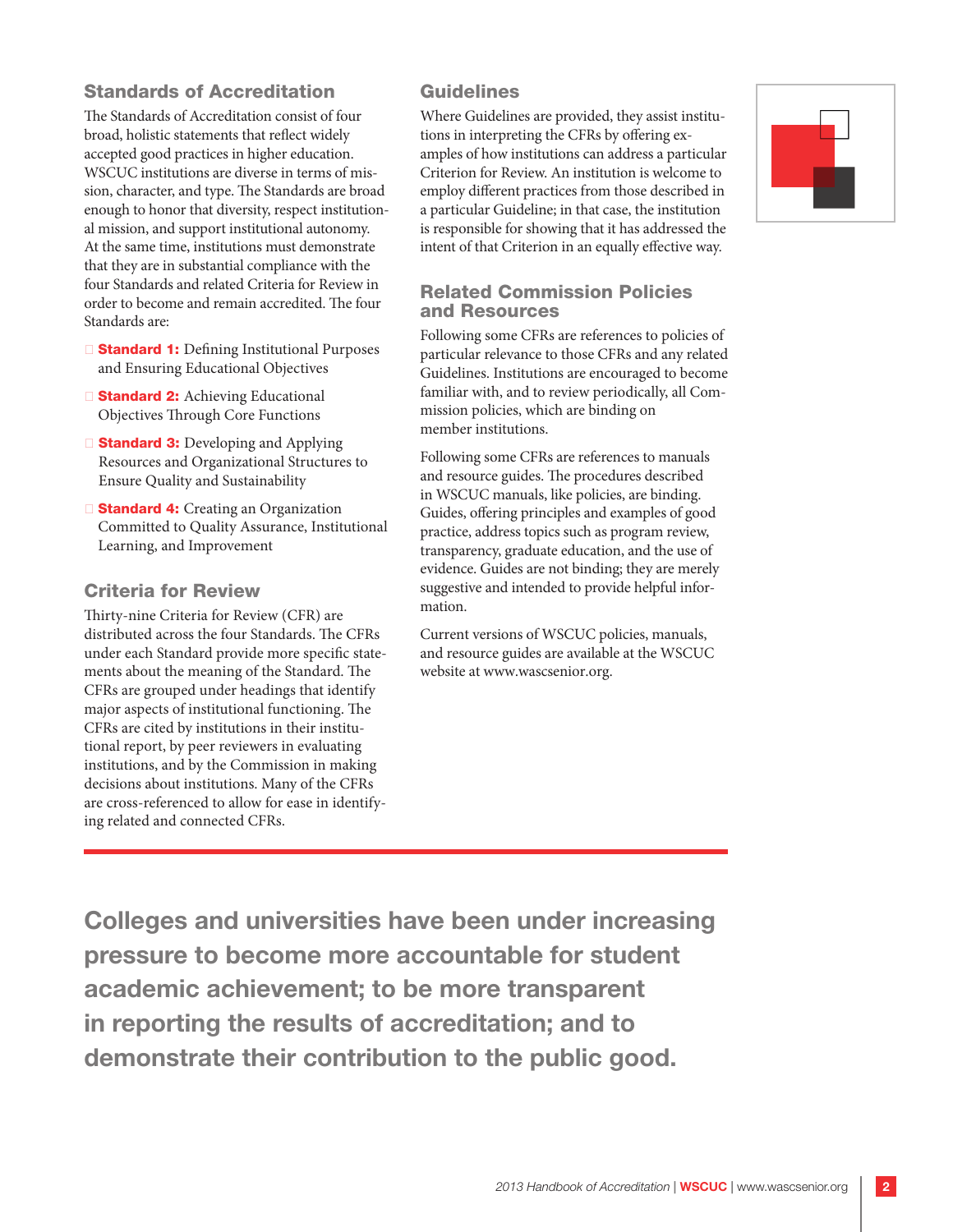

# Understanding the WSCUC Standards

I nstitutions accredited by WSCUC share a common set of commitments that focus on students, safeguard quality, and assure integrity, accountability, and transparency. Institutions demonstrate this commitment by adhering to the Standards of Accreditation. WSCUC institutions represent richness in diversity of mission, character, and type, and the WSCUC Standards are written in such a way as to honor that diversity by respecting institutional mission and preserving institutional autonomy. By affirming these Core Commitments, institutions create learning environments that continuously strive for educational excellence and operational effectiveness in order to serve the public good.

#### 1. Core Commitments

The WSCUC process begins by calling upon institutions to ground their activities in three Core Commitments. By affirming these Core Commitments and taking ownership of the accreditation process, institutions create learning environments that continuously strive for educational excellence and operational effectiveness in order to serve both students and the public good.

- □ Core Commitment to Student Learning and **Success**
- □ Core Commitment to Quality and Improvement
- $\Box$  Core Commitment to Institutional Integrity, Sustainability, and Accountability

#### 2. Standards of Accreditation

The Standards of Accreditation consist of four broad, holistic statements that reflect widely accepted good practices in higher education. WSCUC institutions are diverse in terms of mission, character, and type. The Standards are broad enough to honor that diversity, respect

institutional mission, and support institutional autonomy. At the same time, institutions must demonstrate that they are in substantial compliance with the four Standards and related Criteria for Review in order to become and remain accredited. The four Standards are:

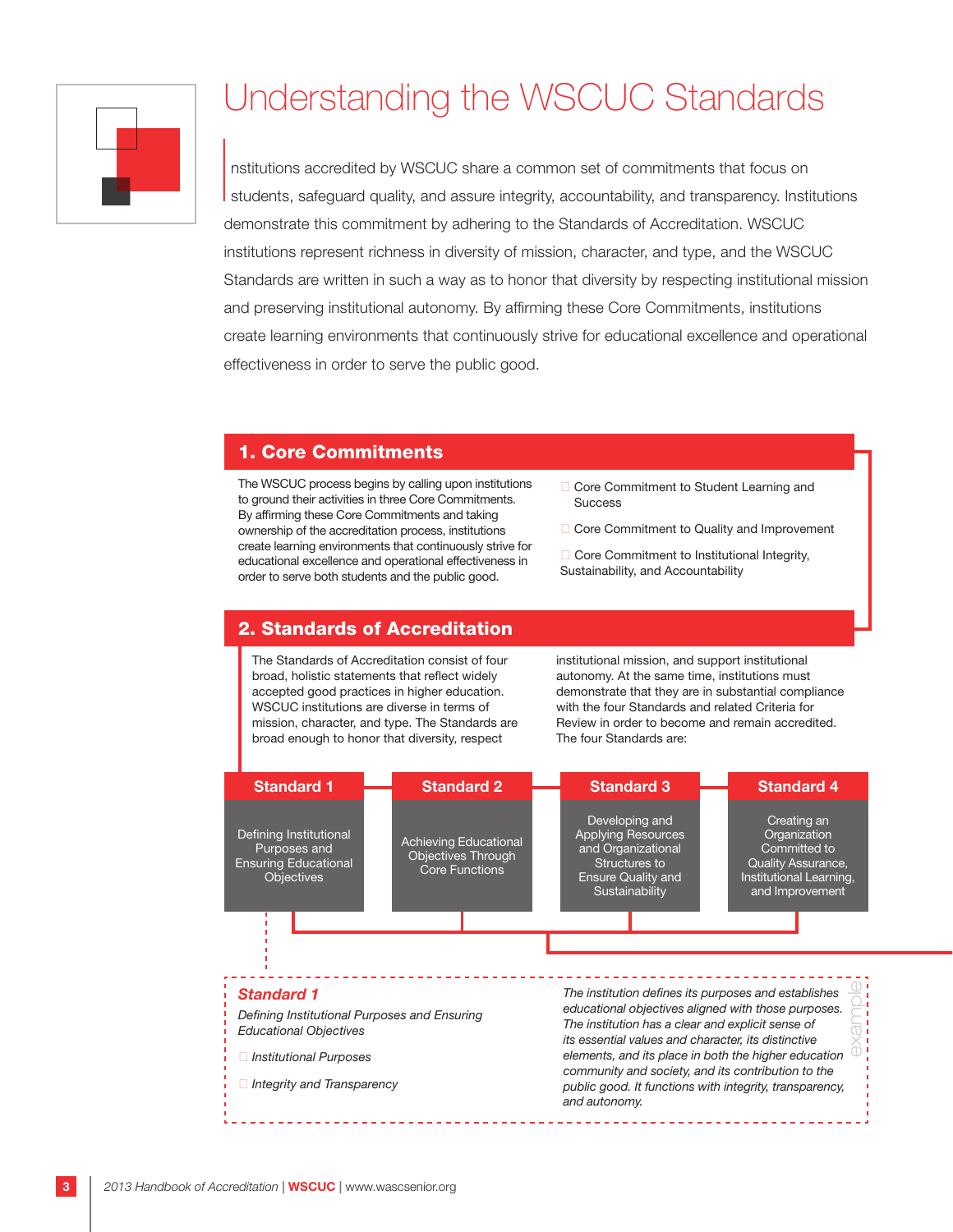Students and their success continue to stand at the center of concerns about higher education accreditation. Thus accreditation seeks to establish standards and measurements of quality that ensure that students earn degrees in a timely manner, and that those degrees have demonstrable meaning and currency within the society at large.



#### 3. Criteria for Review

Thirty-nine Criteria for Review (CFRs) are distributed across the four Standards. The CFRs under each Standard provide more specific statements about the meaning of the Standard. The CFRs are grouped under headings that identify major aspects of institutional functioning. The CFRs are cited by institutions in their institutional report, by peer reviewers

in evaluating institutions, and by the Commission in making decisions about institutions. Many of the CFRs are crossreferenced to allow for ease in identifying related and connected CFRs.

 Embedded cross references can help institutions orient and check

- themselves with reference to other Criteria for Review.
- 

#### 4. Guidelines

Where Guidelines are provided, they assist institutions in interpreting the CFRs by offering examples of how institutions can address a particular Criterion for Review. An institution is welcome to employ different practices from those described in a particular Guideline; in that case, the institution is responsible for showing that it has addressed the intent of that Criterion in an equally effective way.

#### 5. Related Commission Policies and Resources

Following some CFRs are references to policies of particular relevance to those CFRs and any related Guidelines. Institutions are encouraged to become familiar with, and to review periodically, all Commission policies, which are binding on member institutions.

Following some CFRs are references to manuals and resource guides. The procedures described in WSCUC manuals, like policies, are binding. Guides, offering principles and examples of good practice, address topics such as program review, transparency, graduate education, and the use of evidence.

Guides are not binding; they are merely suggestive and intended to provide helpful information.

Current versions of WSCUC policies, manuals, and resource guides are available at the WSCUC website at www.wascsenior.org.

#### *Institutional Purposes Criteria for Review*

*1.1 The institution's formally approved statements of purpose are appropriate for an institution of higher education and clearly define its essential values and character and ways in which it contributes to the public good.* example

*1.2 Educational objectives are widely recognized throughout the institution, are consistent with stated purposes, and are demonstrably achieved. The institution regularly generates, evaluates, and makes public data about student achievement, including measures of retention and graduation, and evidence of student learning.* 

**See also CFR 2.4, 2.6, 2.10, 4.2** example <u>\_\_\_\_\_\_\_\_\_\_\_\_\_\_\_\_\_\_</u>\_\_

*GUIDELINE: The institution has a published mission statement that clearly describes its purposes. The institution's purposes fall within recognized academic areas and/or disciplines.*

example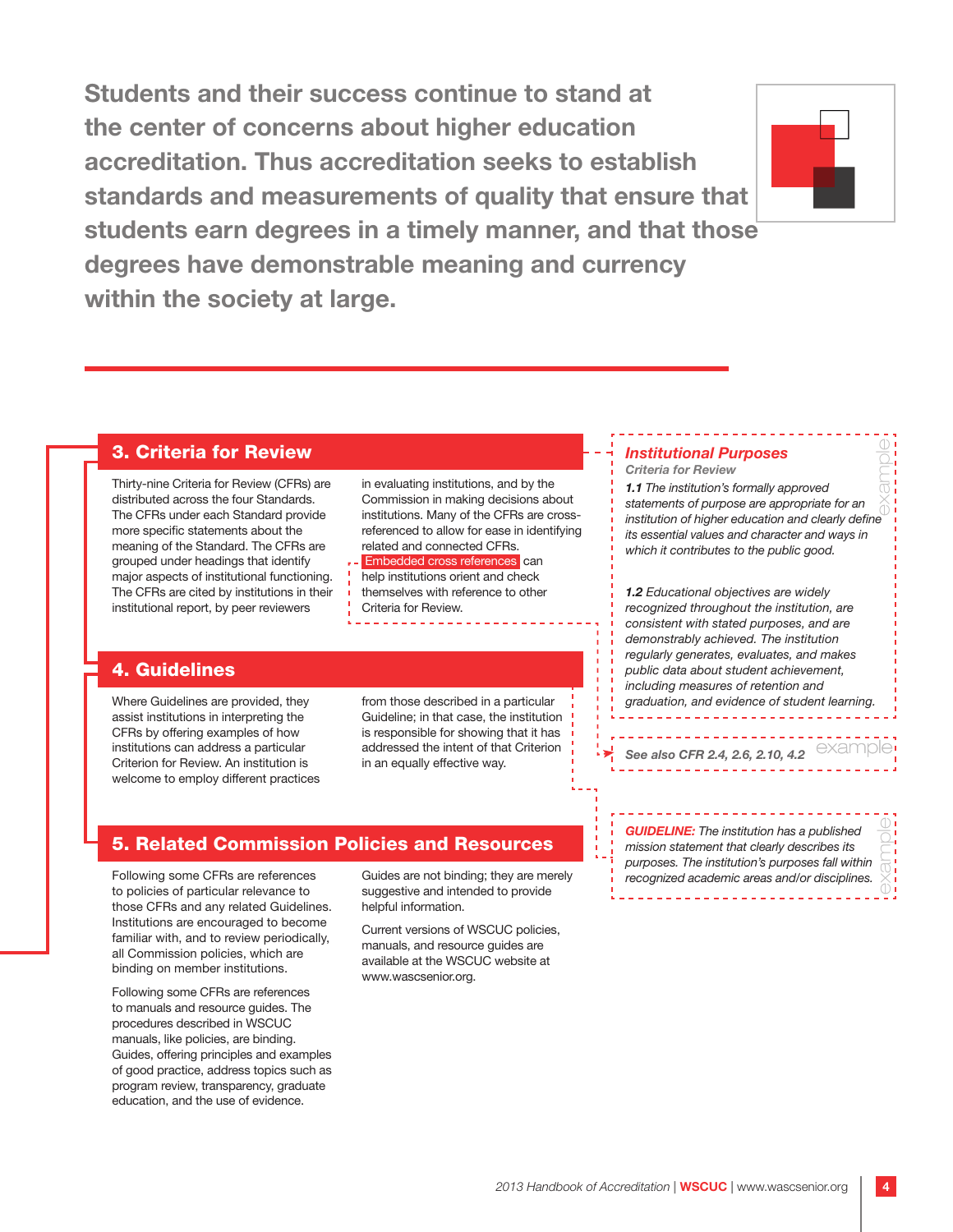

## Defining Institutional Purposes and Ensuring Educational Objectives

- **a** Institutional Purposes
- $\Box$  Integrity
- $\Box$  Transparency

The institution defines its purposes and establishes educational objectives aligned with those purposes. The institution has a clear and explicit sense of its essential values and character, its distinctive elements, its place in both the higher education community and society, and its contribution to the public good. It functions with integrity, transparency, and autonomy.

#### Institutional Purposes

Criteria for Review

The institution's formally approved statements of purpose are appropriate for an institution<br>
of higher education and clearly define its essential values and character and ways in which it contributes to the public good.

**GUIDELINE:** The institution has a published mission statement that clearly describes its purposes. The institution's purposes fall within recognized academic areas and/or disciplines.

Educational objectives are widely recognized throughout the institution, are consistent with stated purposes, and are demonstrably achieved. The institution regularly generates, evaluates, and makes public data about student achievement, including measures of retention and graduation, and evidence of student learning.

See also CFR 2.4, 2.6, 2.10, 4.2

#### Integrity and Transparency

Criteria for Review

The institution publicly states its commitment to academic freedom for faculty, staff, and stu-<br>
dents, and acts accordingly. This commitment affirms that those in the academy are free to share their convictions and responsible conclusions with their colleagues and students in their teaching and writing.

GUIDELINE: The institution has published or has readily available policies on academic freedom. For those institutions that strive to instill specific beliefs and world views, policies clearly state how these views are implemented and ensure that these conditions are consistent with generally recognized principles of academic freedom. Due-process procedures are disseminated, demonstrating that faculty and students are protected in their quest for truth.

See also CFR 3.2, 3.10

1.4 Consistent with its purposes and character, the institution demonstrates an appropriate re-sponse to the increasing diversity in society through its policies, its educational and co-curricular programs, its hiring and admissions criteria, and its administrative and organizational practices.

**Diversity Policy** 

**GUIDELINE:** The institution has demonstrated institutional commitment to the principles enunciated in the WSCUC Diversity Policy.

See also CFR 2.2a, 3.1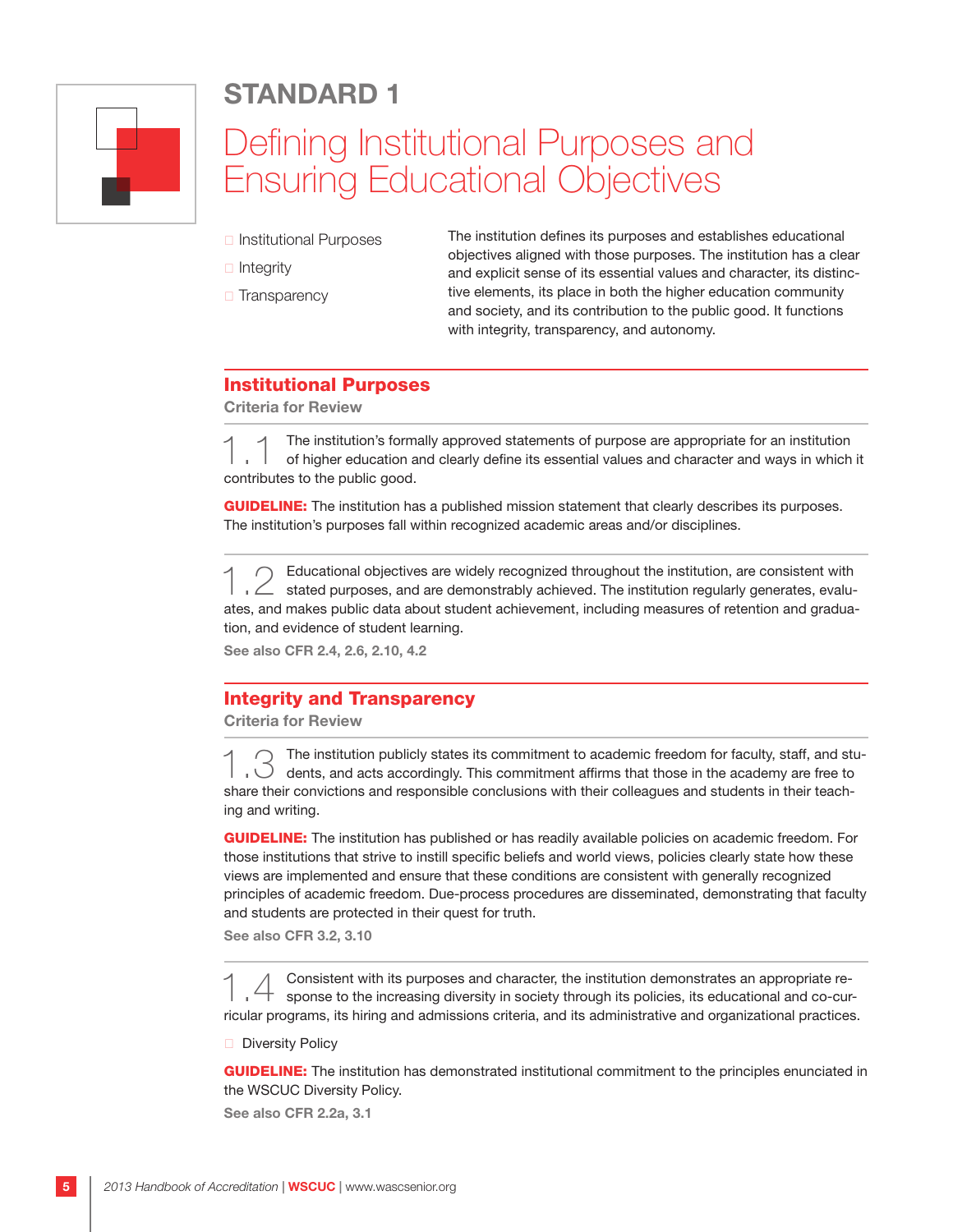#### Integrity and Transparency

Criteria for Review

Figure 1.5 Even when supported by or affiliated with governmental, corporate, or religious organizations, the institution has education as its primary purpose and operates as an academic institution with appropriate autonomy.

□ Independent Governing Board Policy <br>□ Related Entities Policy

GUIDELINE: The institution does not experience interference in substantive decisions or educational functions by governmental, religious, corporate, or other external bodies that have a relationship to the institution.

See also CFR 3.6-3.10

The institution truthfully represents its academic goals, programs, services, and costs to students and to the larger public. The institution demonstrates that its academic programs can be completed in a timely fashion. The institution treats students fairly and equitably through established policies and procedures addressing student conduct, grievances, human subjects in research, disability, and financial matters, including refunds and financial aid

GUIDELINE: The institution has published or has readily available policies on student grievances and complaints, refunds, etc. The institution does not have a history of adverse findings against it with respect to violation of these policies. Records of student complaints are maintained for a six-year period. The institution clearly defines and distinguishes between the different types of credits it offers and between degree and non-degree credit, and accurately identifies the type and meaning of the credit awarded in its transcripts. The institution's policy on grading and student evaluation is clearly stated and provides opportunity for appeal as needed.

See also CFR 2.12

The institution exhibits integrity and transparency in its operations, as demonstrated by the adoption and implementation of appropriate policies and procedures, sound business practices, timely and fair responses to complaints and grievances, and regular evaluation of its performance in these areas. The institution's finances are regularly audited by qualified independent auditors.

□ Complaints and Third Party Comment Policy

See also CFR 3.4, 3.6, 3.7

The institution is committed to honest and open communication with the Accrediting Commission; to undertaking the accreditation review process with seriousness and candor; to informing the Commission promptly of any matter that could materially affect the accreditation status of the institution; and to abiding by Commission policies and procedures, including all substantive change policies.

- Degree Level Approval Policy
- □ Public Disclosure of Accreditation Documents and Commission Actions Policy
- **B** Honorary Degrees Policy
- **Legal Fees Policy**
- □ Maintenance of Accreditation Records Policy
- □ Matters Under Litigation Policy
- □ Substantive Change Policy; Substantive Change Manual
- Unannounced Visits Policy

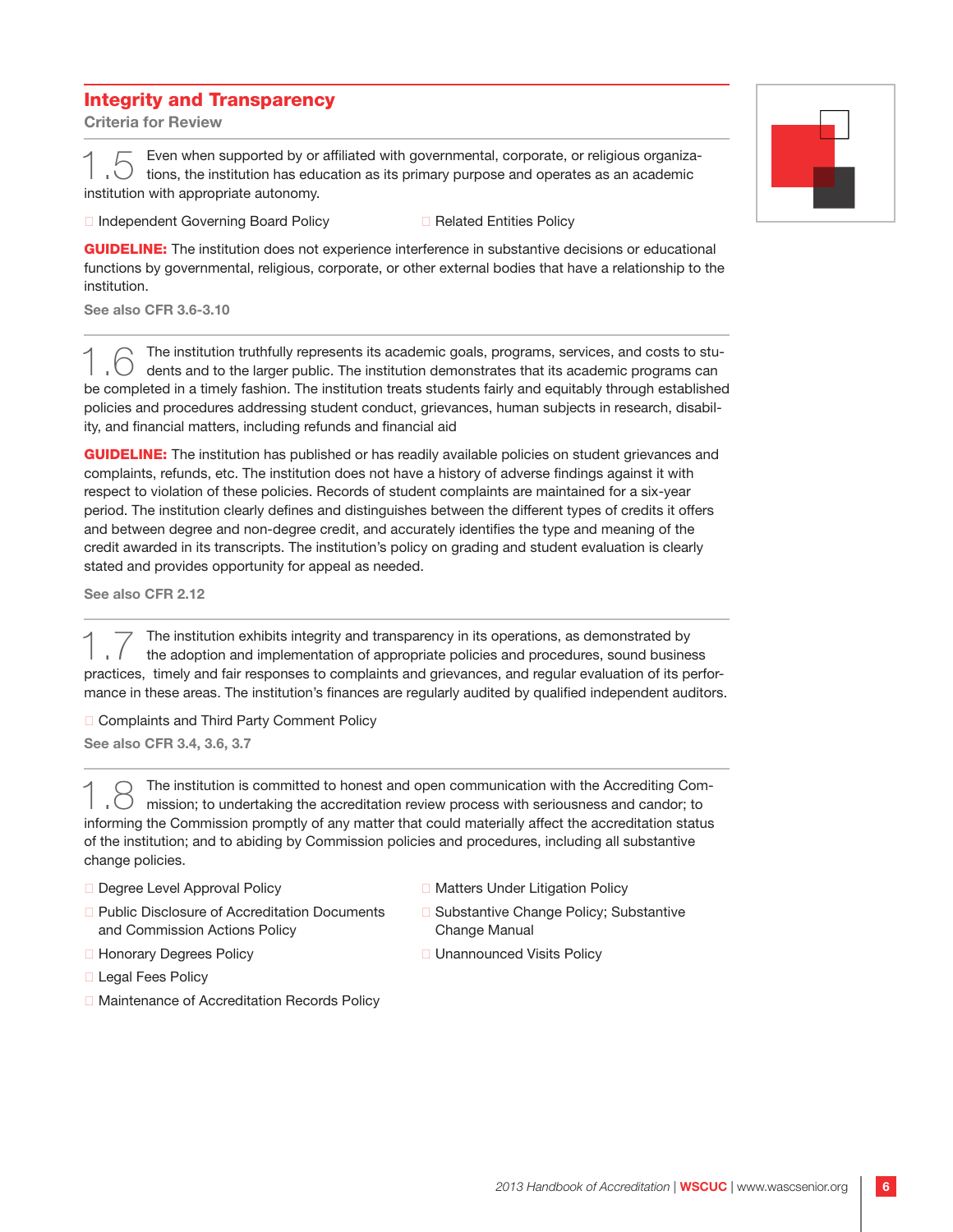

## Achieving Educational Objectives Through Core Functions

- **□ Teaching and Learning**
- □ Scholarship and Creative Activity

The institution achieves its purposes and attains its educational objectives at the institutional and program level through the core functions of teaching and learning, scholarship and creative activity, and support for student learning and success. The institution demonstrates that these core functions are performed effectively by evaluating valid and reliable evidence of learning and by supporting the success of every student.

**□** Student Learning and **Success** 

#### Teaching and Learning

Criteria for Review

2.1 The institution's educational programs are appropriate in content, standards of performance, rigor, and nomenclature for the degree level awarded, regardless of mode of delivery. They are staffed by sufficient numbers of faculty qualified for the type and level of curriculum offered.

□ Distance Education Policy a Substantive Change Policy; Substantive Change Manual

**GUIDELINE:** The content, length, and standards of the institution's academic programs conform to recognized disciplinary or professional standards and are subject to peer review.

See also CFR 3.1

2. 2 All degrees—undergraduate and graduate—awarded by the institution are clearly defined in<br>
1. 2. 2. 2 terms of entry-level requirements and levels of student achievement necessary for graduation that represent more than simply an accumulation of courses or credits. The institution has both a coherent philosophy, expressive of its mission, which guides the meaning of its degrees and processes that ensure the quality and integrity of its degrees.

- **D** Credit Hour Policy
- □ Credit for Experiential Learning Policy
- **D** Degree Definitions Policy
- **D** Dual Degrees Policy

See also CFR 3.1-3.3, 4.3-4.4

- □ Joint Degrees Policy
- □ Study Abroad Policy
- **Transfer of Credit Policy**

2.2a Undergraduate programs engage students in an integrated course of study of sufficient<br>2.2a breadth and depth to prepare them for work, citizenship, and life-long learning. These programs ensure the development of core competencies including, but not limited to, written and oral communication, quantitative reasoning, information literacy, and critical thinking. In addition, undergraduate programs actively foster creativity, innovation, an appreciation for diversity, ethical and civic responsibility, civic engagement, and the ability to work with others. Baccalaureate programs also ensure breadth for all students in cultural and aesthetic, social and political, and scientific and technical knowledge expected of educated persons. Baccalaureate degrees include significant in-depth study in a given area of knowledge (typically described in terms of a program or major).

#### □ Diversity Policy

**GUIDELINE:** The institution has a program of General Education that is integrated throughout the curriculum, including at the upper division level, together with significant in-depth study in a given area of knowledge (typically described in terms of a program or major).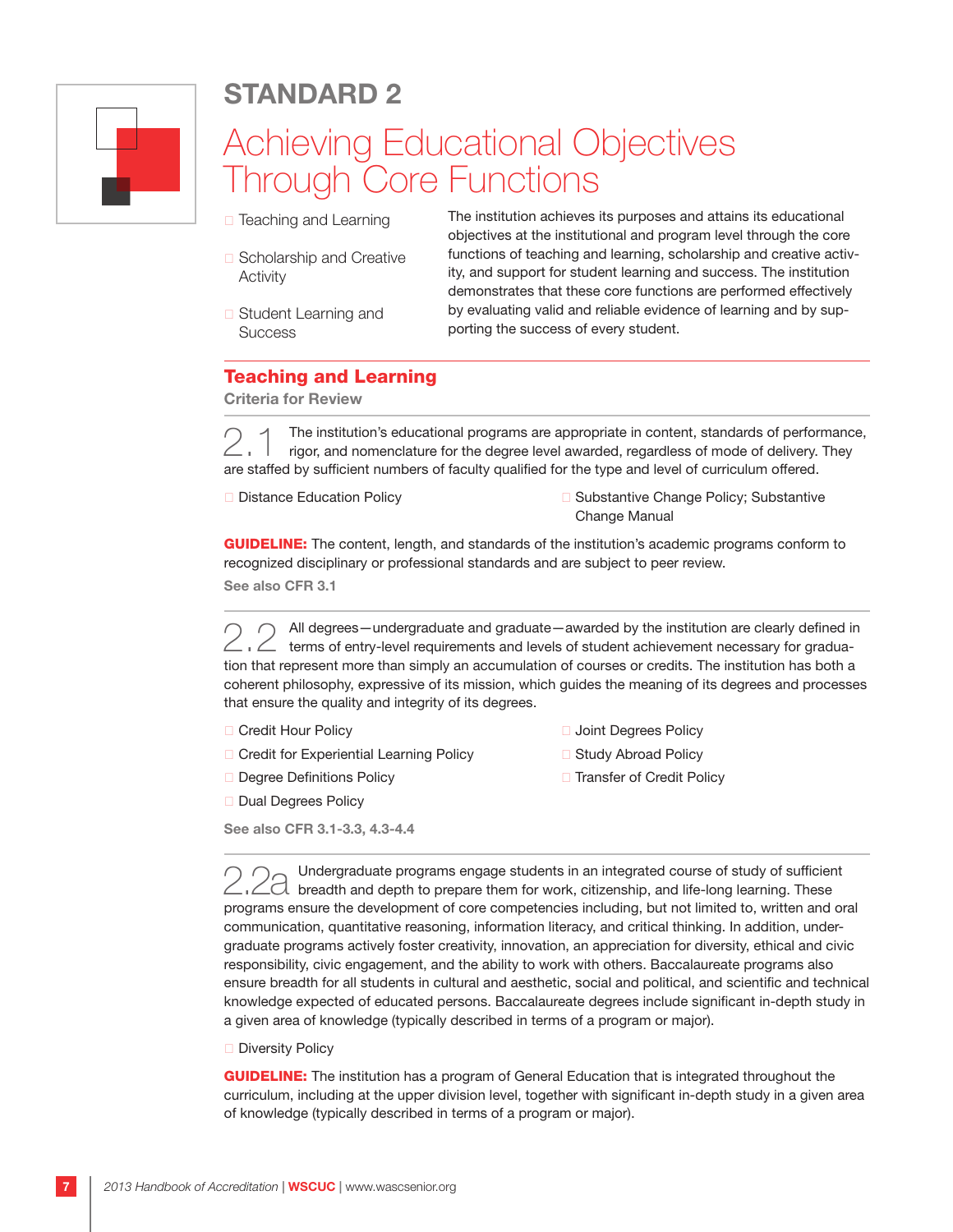#### Teaching and Learning

Criteria for Review



200 The institution's graduate programs establish clearly stated objectives differentiated from and more advanced than undergraduate programs in terms of admissions, curicula, standards of performance, and student learning outcomes. Graduate programs foster students' active engagement with the literature of the field and create a culture that promotes the importance of scholarship and/or professional practice. Ordinarily, a baccalaureate degree is required for admission to a graduate program.

GUIDELINE: Institutions offering graduate-level programs employ, at least, one full-time faculty member for each graduate degree program offered and have a preponderance of the faculty holding the relevant terminal degree in the discipline. Institutions demonstrate that there is a sufficient number of faculty members to exert collective responsibility for the development and evaluation of the curricula, academic policies, and teaching and mentoring of students.

See also CFR 3.1-3.3

◯ ◯ The institution's student learning outcomes and standards of performance are clearly stated at the course, program, and, as appropriate, institutional level. These outcomes and standards are reflected in academic programs, policies, and curricula, and are aligned with advisement, library, and information and technology resources, and the wider learning environment.

**GUIDELINE:** The institution is responsible for ensuring that out-of-class learning experiences, such as clinical work, service learning, and internships which receive credit, are adequately resourced, well developed, and subject to appropriate oversight.

See also CFR 3.5

2.4 The institution's student learning outcomes and standards of performance are developed by faculty and widely shared among faculty, students, staff, and (where appropriate) external stakeholders. The institution's faculty take collective responsibility for establishing appropriate standards of performance and demonstrating through assessment the achievement of these standards.

GUIDELINE: Student learning outcomes are reflected in course syllabi.

See also CFR 4.3, 4.4

The institution's academic programs actively involve students in learning, take into account students' prior knowledge of the subject matter, challenge students to meet high standards of performance, offer opportunities for them to practice, generalize, and apply what they have learned, and provide them with appropriate and ongoing feedback about their performance and how it can be improved. See also CFR 4.4

 $\geq$  ,  $\odot$  The institution demonstrates that its graduates consistently achieve its stated learning out-<br> $\sim$  ,  $\odot$  comes and established standards of performance. The institution ensures that its expectations for student learning are embedded in the standards that faculty use to evaluate student work.

GUIDELINE: The institution has an assessment infrastructure adequate to assess student learning at program and institution levels.

See also CFR 4.3-4.4

All programs offered by the institution are subject to systematic program review. The program review process includes, but is not limited to, analyses of student achievement of the program's learning outcomes; retention and graduation rates; and, where appropriate, results of licensing examination and placement, and evidence from external constituencies such as employers and professional organizations.

See also CFR 4.1, 4.6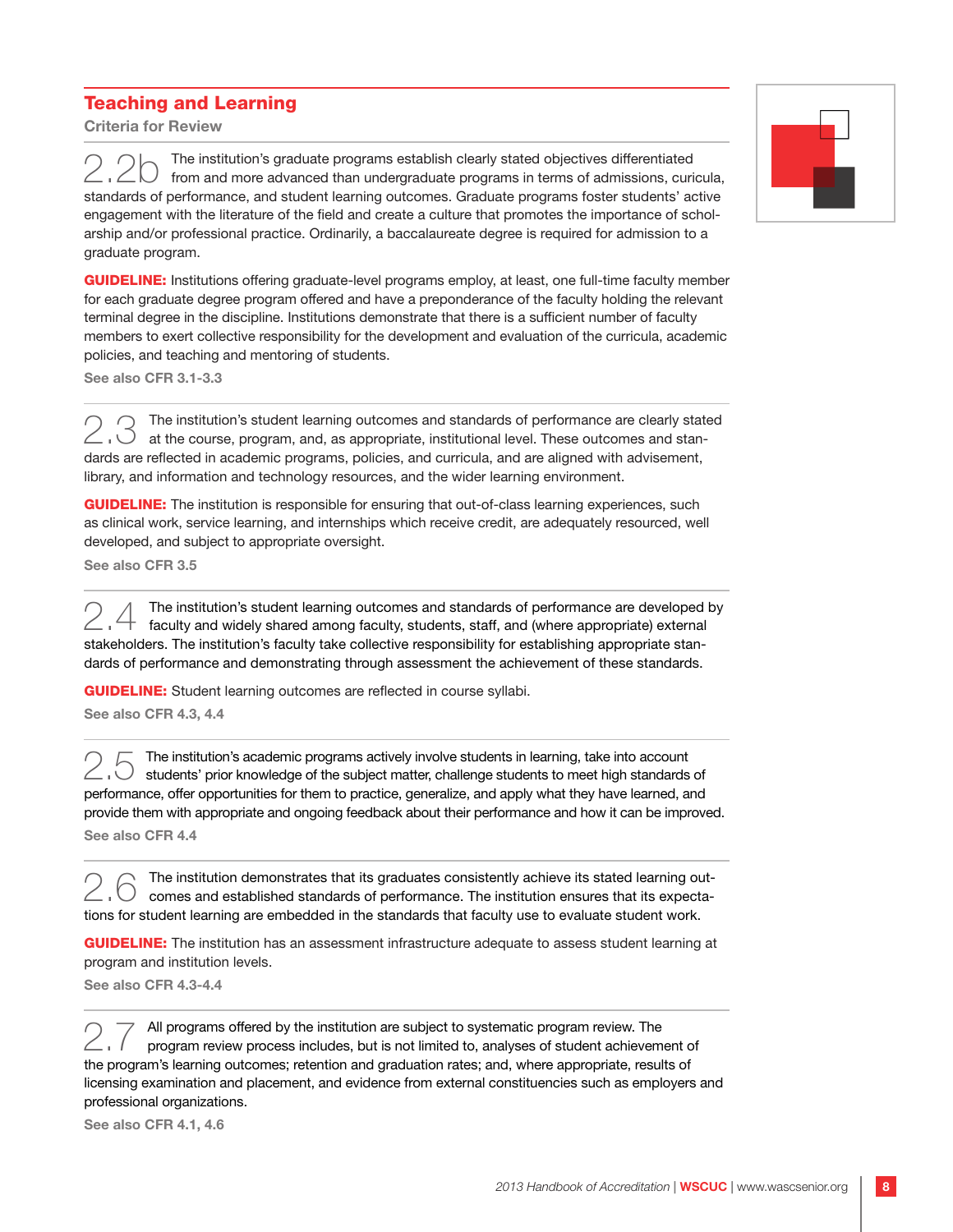

#### Scholarship and Creative Activity

Criteria for Review

The institution clearly defines expectations for research, scholarship, and creative activity for its students and all categories of faculty. The institution actively values and promotes scholarship, creative activity, and curricular and instructional innovation, and their dissemination appropriate to the institution's purposes and character.

**GUIDELINE:** Where appropriate, the institution includes in its policies for faculty promotion and tenure the recognition of scholarship related to teaching, learning, assessment, and co-curricular learning. See also CFR 3.2

The institution recognizes and promotes appropriate linkages among scholarship, teaching, assessment, student learning, and service.

See also CFR 3.2

#### Student Learning and Success

Criteria for Review

 $\gtrsim 10$  The institution demonstrates that students make timely progress toward the completion of their degrees and that an acceptable proportion of students complete their degrees in a timely fashion, given the institution's mission, the nature of the students it serves, and the kinds of programs it offers. The institution collects and analyzes student data, disaggregated by appropriate demographic categories and areas of study. It tracks achievement, satisfaction, and the extent to which the campus climate supports student success. The institution regularly identifies the characteristics of its students; assesses their preparation, needs, and experiences; and uses these data to improve student achievement.

GUIDELINE: The institution disaggregates data according to racial, ethnic, gender, age, economic status, disability, and other categories, as appropriate. The institution benchmarks its retention and graduation rates against its own aspirations as well as the rates of peer institutions.

See also CFR 4.1-4.5

2.11 Consistent with its purposes, the institution offers co-curricular programs that are aligned with its academic goals, integrated with academic programs, and designed to support all students' personal and professional development. The institution assesses the effectiveness of its cocurricular programs and uses the results for improvement.

See also CFR 4.3-4.5

 $\gtrsim$  12 The institution ensures that all students understand the requirements of their academic<br> $\gtrsim$ , 12 programs and receive timely, useful, and complete information and advising about relevant academic requirements.

 $\Box$  Institutional Disclosure of Information for Students Policy

GUIDELINE: Recruiting materials and advertising truthfully portray the institution. Students have ready access to accurate, current, and complete information about admissions, degree requirements, course offerings, and educational costs.

See also CFR 1.6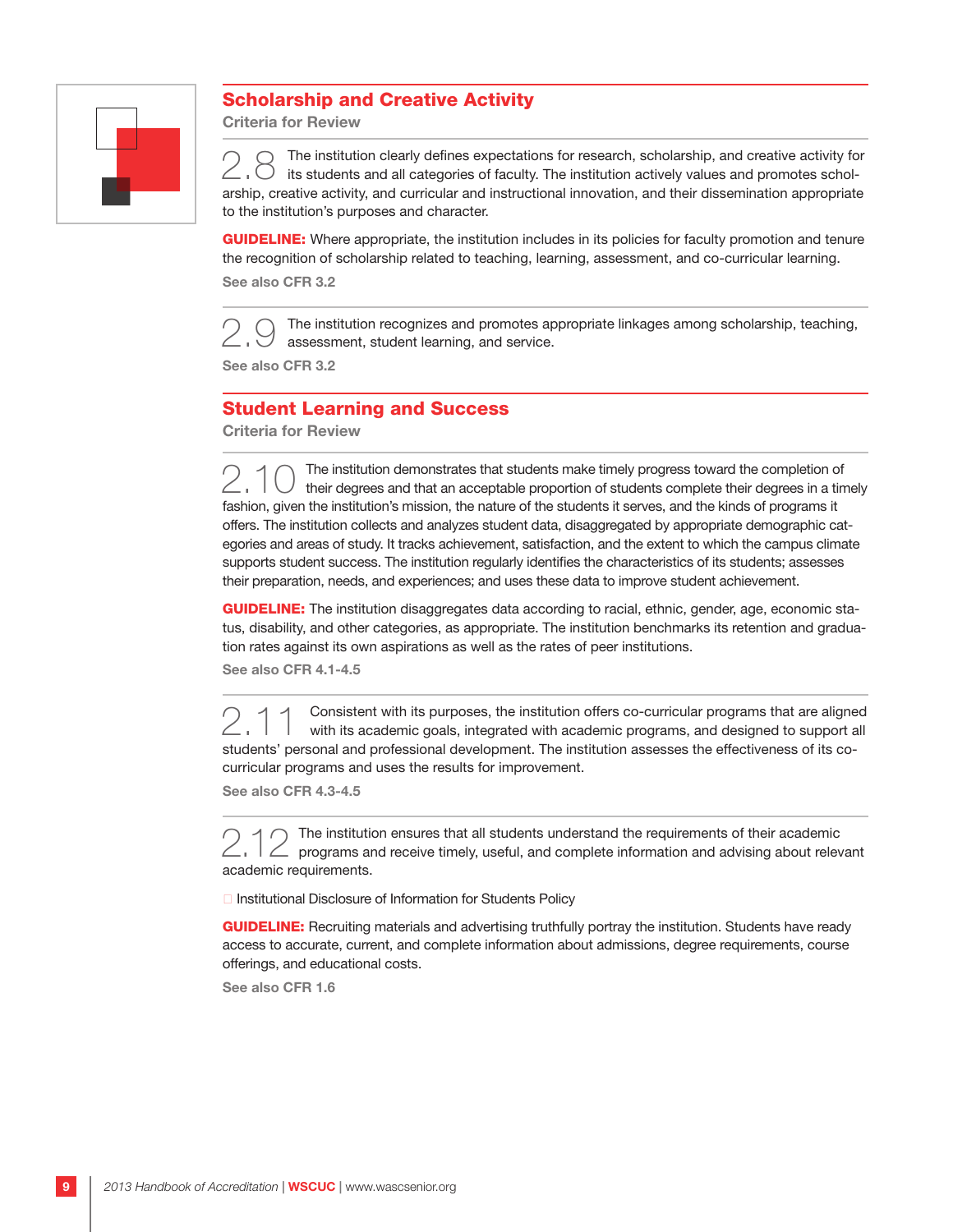#### Student Learning and Success

Criteria for Review

The institution provides academic and other student support services such as tutoring, services for students with disabilities, financial aid counseling, career counseling and placement, residential life, athletics, and other services and programs as appropriate, which meet the needs of the specific types of students that the institution serves and the programs it offers.



□ Collegiate Athletics Policy a International Students Policy

See also CFR 3.1

Institutions that serve transfer students provide clear, accurate, and timely information,<br>
ensure equitable treatment under academic policies, provide such students access to ensure equitable treatment under academic policies, provide such students access to student services, and ensure that they are not unduly disadvantaged by the transfer process.

□ Transfer of Credit Policy a Credit control a Credit for Experiential Learning Policy

GUIDELINES: Formal policies or articulation agreements are developed with feeder institutions that minimize the loss of credits through transfer credits.

See also CFR 1.6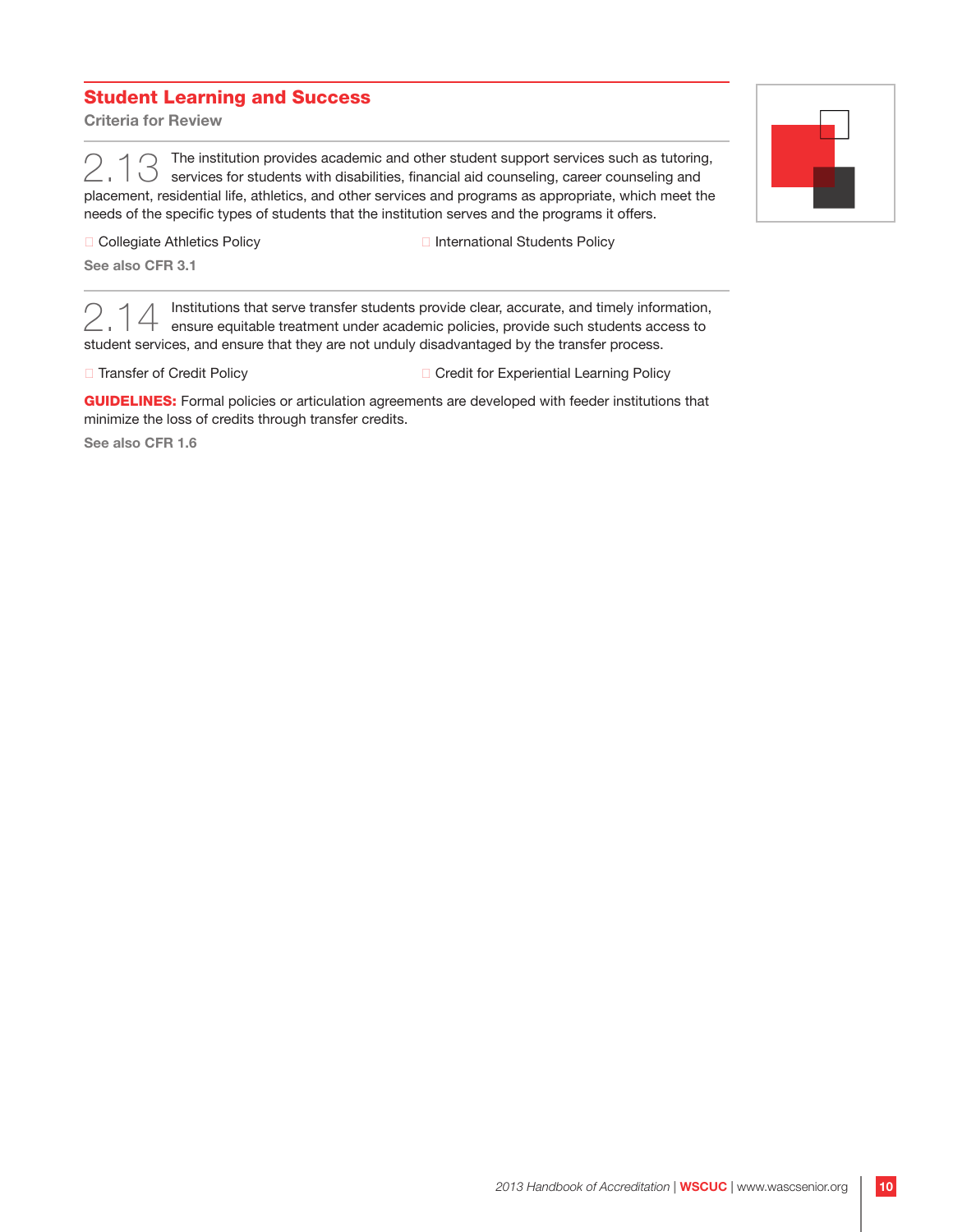

## Developing and Applying Resources and Organizational Structures to Ensure Quality and Sustainability

- $\square$  Faculty and Staff
- **B** Fiscal, Physical, and Information Resources
- □ Organizational Structures and Decision-Making Processes

The institution sustains its operations and supports the achievement of its educational objectives through investments in human, physical, fiscal, technological, and information resources and through an appropriate and effective set of organizational and decision-making structures. These key resources and organizational structures promote the achievement of institutional purposes and educational objectives and create a high-quality environment for learning.

#### Faculty and Staff

Criteria for Review

The institution employs faculty and staff with substantial and continuing commitment to the institution. The faculty and staff are sufficient in number, professional qualification, and diversity and to achieve the institution's educational objectives, establish and oversee academic policies, and ensure the integrity and continuity of its academic and co-curricular programs wherever and however delivered.

□ Collective Bargaining Policy a Diversity Policy

**GUIDELINES:** The institution has a faculty staffing plan that ensures that all faculty roles and responsibilities are fulfilled and includes a sufficient number of full-time faculty members with appropriate backgrounds by discipline and degree level.

See also CFR 2.1, 2.2b

Faculty and staff recruitment, hiring, orientation, workload, incentives, and evaluation prac-<br>Let ices are aligned with institutional purposes and educational objectives. Evaluation is consistent with best practices in performance appraisal, including multisource feedback and appropriate peer review. Faculty evaluation processes are systematic and are used to improve teaching and learning.

See also CFR 1.7, 4.3-4.4

◯ ◯ The institution maintains appropriate and sufficiently supported faculty and staff development<br>
○ C ctivities designed to improve teaching, learning, and assessment of learning outcomes.

GUIDELINES: The institution engages full-time, non-tenure-track, adjunct, and part-time faculty members in such processes as assessment, program review, and faculty development. See also CFR 2.1, 2.2b, 4.4

#### Fiscal, Physical, and Information Resources

Criteria for Review

 $\beta$ ,  $\varphi$  The institution is financially stable and has unqualified independent financial audits and resourc-<br>es sufficient to ensure long-term viability. Resource planning and development include realistic budgeting, enrollment management, and diversification of revenue sources. Resource planning is integrated with all other institutional planning. Resources are aligned with educational purposes and objectives.

GUIDELINES: The institution has functioned without an operational deficit for at least three years. If the institution has an accumulated deficit, it should provide a detailed explanation and a realistic plan for eliminating it.

See also CFR 1.1, 1.2, 2.10, 4.6, 4.7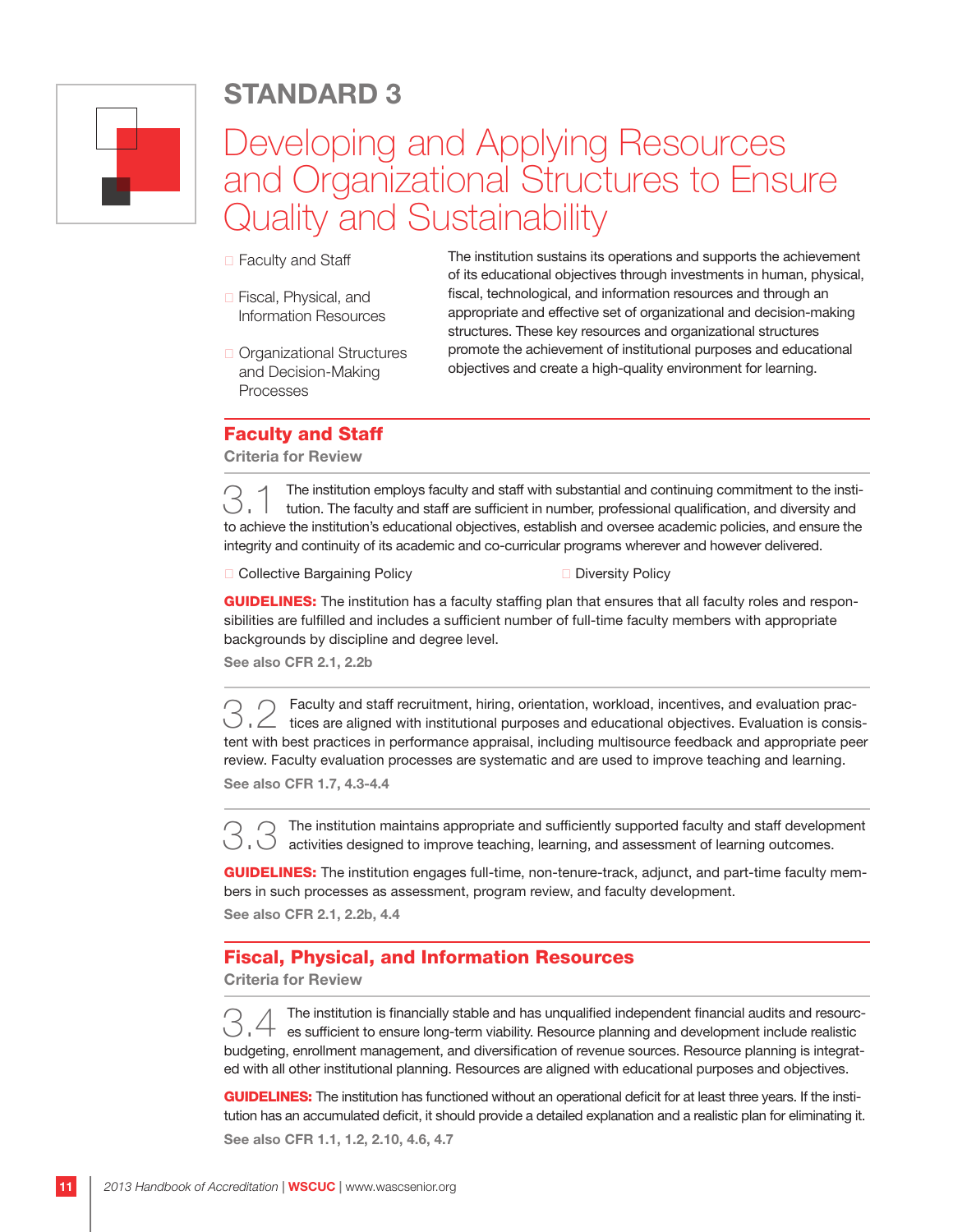$\bigcirc$   $\bigcirc$  The institution provides access to information and technology resources sufficient in scope, quality, currency, and kind at physical sites and online, as appropriate, to support its academic offerings and the research and scholarship of its faculty, staff, and students. These information resources, services, and facilities are consistent with the institution's educational objectives and are aligned with student learning outcomes.

□ Distance Education and Technology-Mediated Instruction Policy

**GUIDELINE:** The institution provides training and support for faculty members who use technology in instruction. Institutions offering graduate programs have sufficient fiscal, physical, information, and technology resources and structures to sustain these programs and to create and maintain a graduate-level academic culture.

See also CFR 1.2, 2.1, 2.2

#### Organizational Structures and Decision-Making Processes

Criteria for Review

The institution's leadership, at all levels, is characterized by integrity, high performance, appropriate responsibility, and accountability.

The institution's organizational structures and decision-making processes are clear and consistent with its purposes, support effective decision making, and place priority on sustaining institutional capacity and educational effectiveness.

GUIDELINE: The institution establishes clear roles, responsibilities, and lines of authority.

 $\bigcirc$   $\bigcirc$  The institution has a full-time chief executive officer and a chief financial officer whose prima-<br> $\bigcirc$ ,  $\bigcirc$  ry or full-time responsibilities are to the institution. In addition, the institution has a suffi number of other qualified administrators to provide effective educational leadership and management.

 $\bigcirc$  The institution has an independent governing board or similar authority that, consistent with its legal and fiduciary authority, exercises appropriate oversight over institutional integrity, policies, and ongoing operations, including hiring and evaluating the chief executive officer.

□ Independent Governing Board Policy

**B** Related Entities Policy

 $\Box$  Institutions within a System Policy

**GUIDELINE:** The governing body comprises members with the diverse qualifications required to govern an institution of higher learning. It regularly engages in self-review and training to enhance its effectiveness.

See also CFR 1.5-1.7

 $\bigcirc$ ,  $\uparrow$   $\bigcirc$  The institution's faculty exercises effective academic leadership and acts consistently to ensure that both academic quality and the institution's educational purposes and character are sustained.

□ Collective Bargaining Policy a Diversity Policy

GUIDELINE: The institution clearly defines the governance roles, rights, and responsibilities of all categories of full- and part-time faculty.

See also CFR 2.1, 2.4, 2.5, 4.3, 4.4

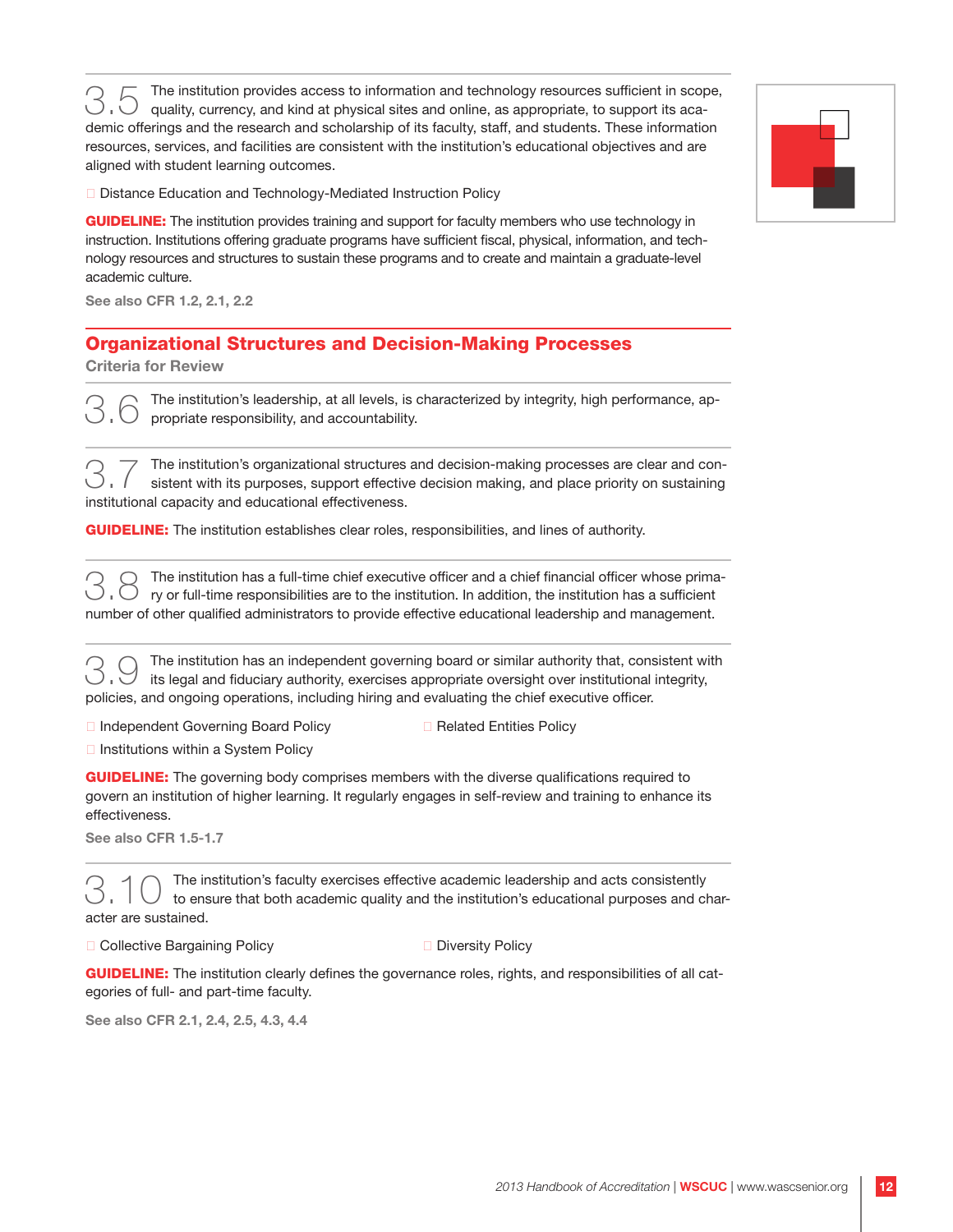

## Creating an Organization Committed to Quality Assurance, Institutional Learning, and Improvement

- **Quality Assurance** Processes
- □ Institutional Learning and Improvement

The institution engages in sustained, evidence-based, and participatory self-reflection about how effectively it is accomplishing its purposes and achieving its educational objectives. The institution considers the changing environment of higher education in envisioning its future. These activities inform both institutional planning and systematic evaluations of educational effectiveness. The results of institutional inquiry, research, and data collection are used to establish priorities, to plan, and to improve quality and effectiveness.

#### Quality Assurance Processes

Criteria for Review

4.1 The institution employs a deliberate set of quality-assurance processes in both academic and non-academic areas, including new curriculum and program approval processes, periodic program review, assessment of student learning, and other forms of ongoing evaluation. These processes include: collecting, analyzing, and interpreting data; tracking learning results over time; using comparative data from external sources; and improving structures, services, processes, curricula, pedagogy, and learning results.

□ Distance Education and Technology-Mediated Instruction Policy

□ Substantive Change Policy; Substantive Change Manual

**Program Review Resource Guide** 

See also CFR 2.7, 2.10

 $\overline{4}$   $\overline{2}$  The institution has institutional research capacity consistent with its purposes and characteristics. Data are disseminated internally and externally in a timely manner, and analyzed, interpreted, and incorporated in institutional review, planning, and decision-making. Periodic reviews are conducted to ensure the effectiveness of the institutional research function and the suitability and usefulness of the data generated.

See also CFR 1.2, 2.10